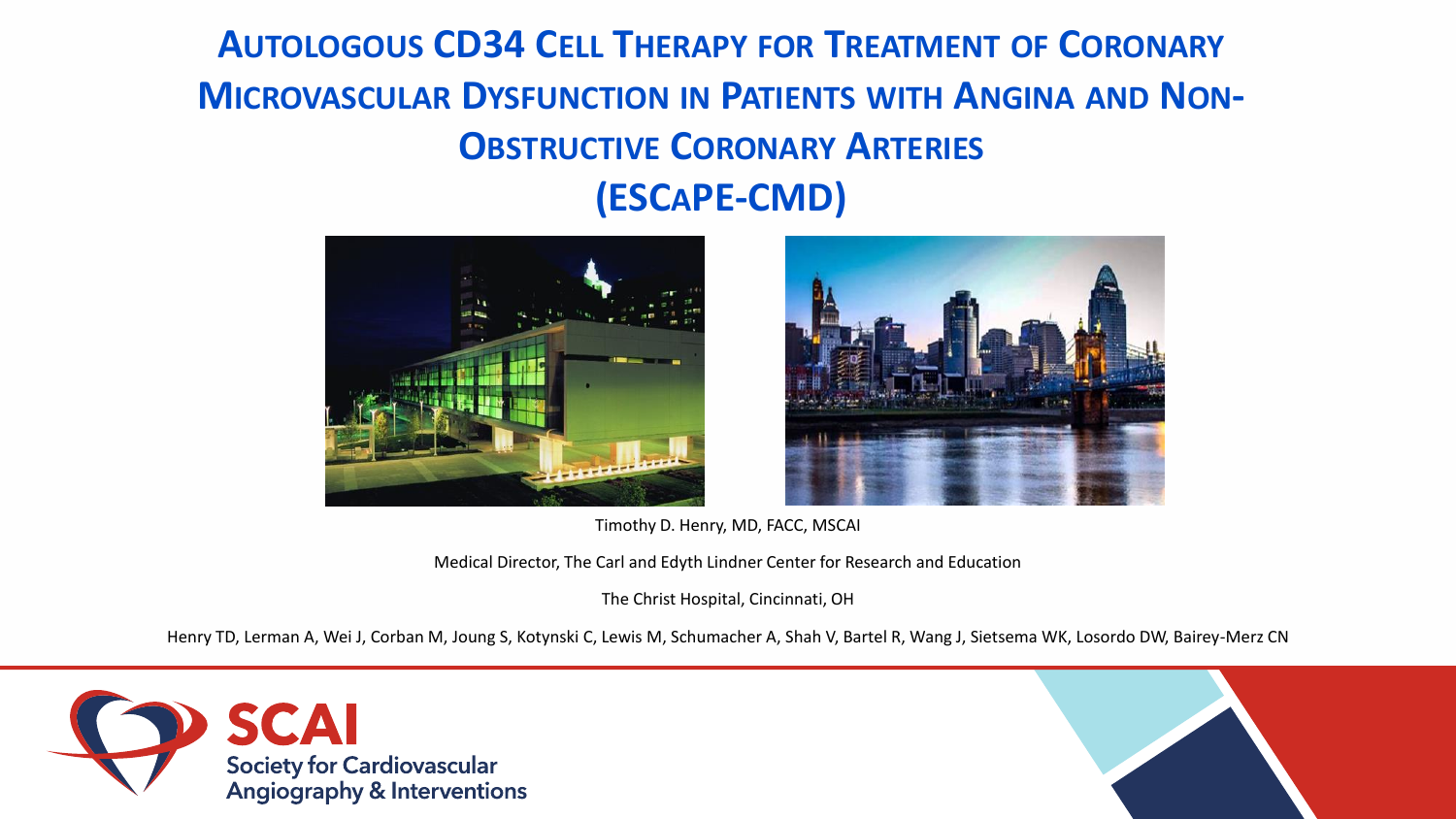# **DISCLOSURES**

# **ESCaPE CMD – Exploratory Study of CLBS16 in Patients with CMD**

This work was sponsored by Caladrius Biosciences, Inc. and by the National Heart, Lung and Blood Institute at the National Institutes of Health under SBIR **Award R44HL135889.** 



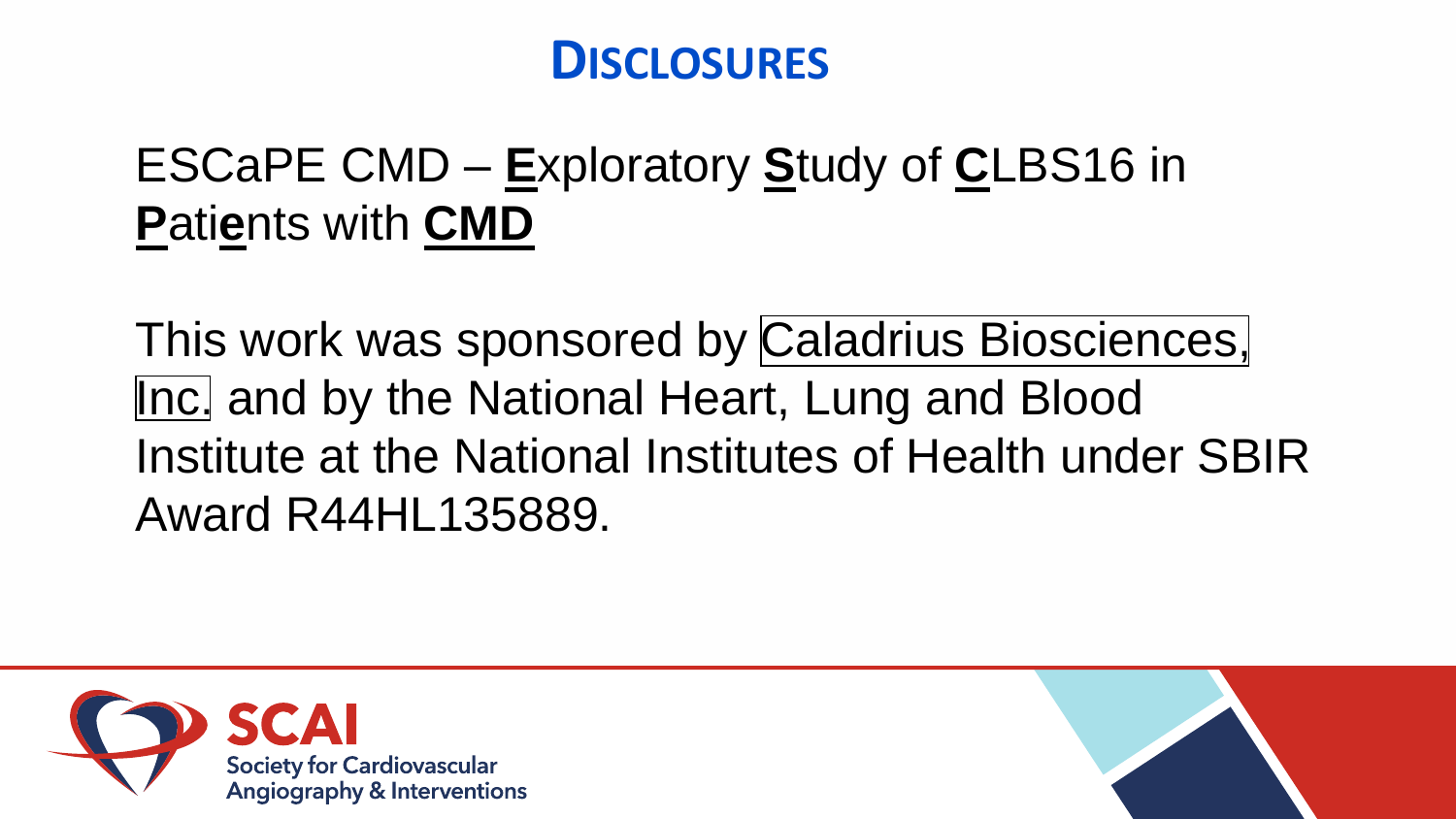# **INOCA (ISCHEMIA & NON-OBSTRUCTIVE CORONARY ARTERY DISEASE)** & CORONARY MICROVASCULAR DYSFUNCTION (CMD)



- INOCA is increasingly recognized
	- Estimated prevalence of 3 to 4 million
	- Women make up about 70% of INOCA population in the US
- CMD is present in ~50% INOCA



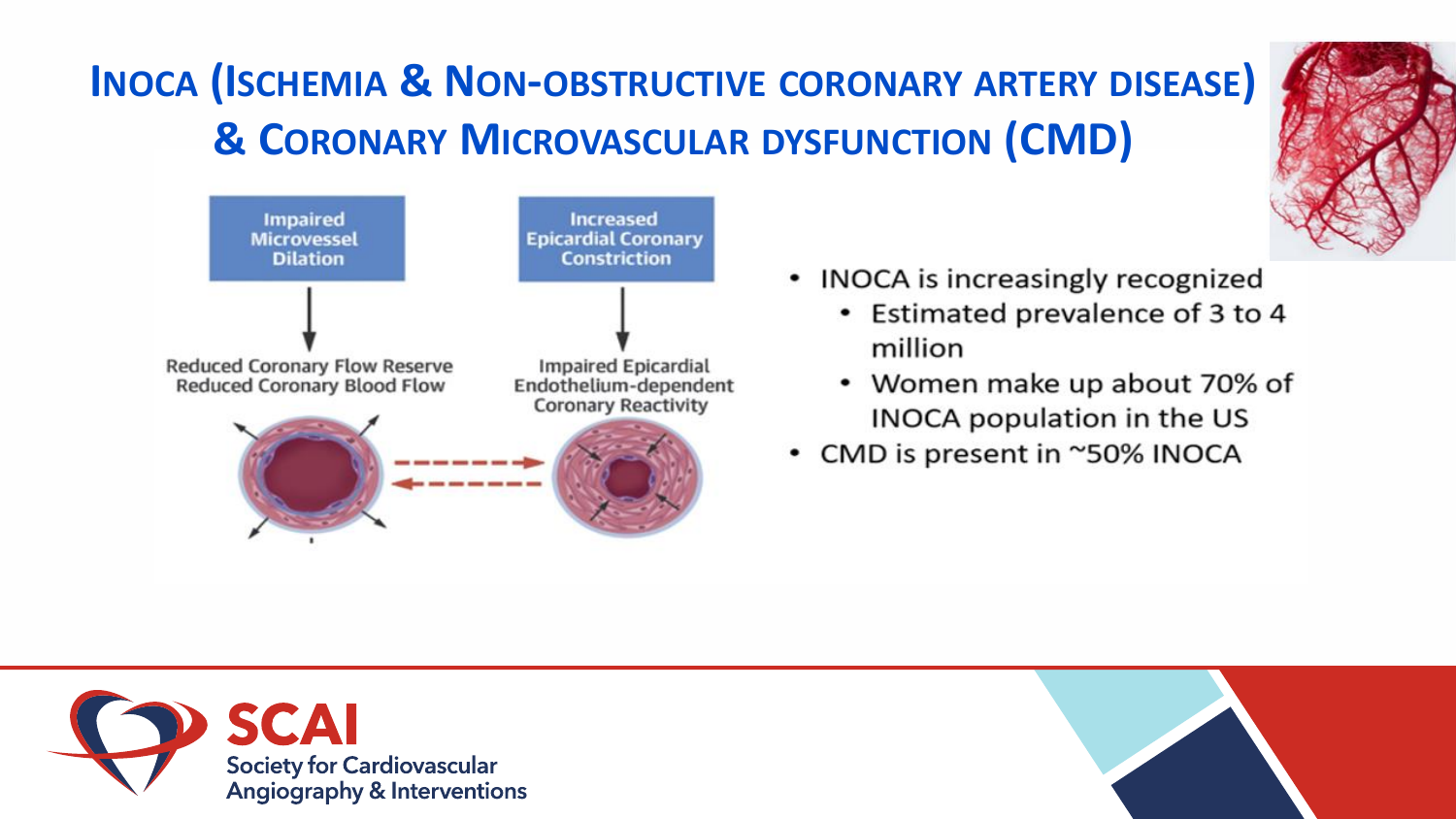#### **BACKGROUD: REDUCED CORONARY FLOW RESERVE IS ASSOCIATED WITH SIGNIFICANTLY INCREASE RISK OF MACE**



Murthy et al, Circulation, 2014





4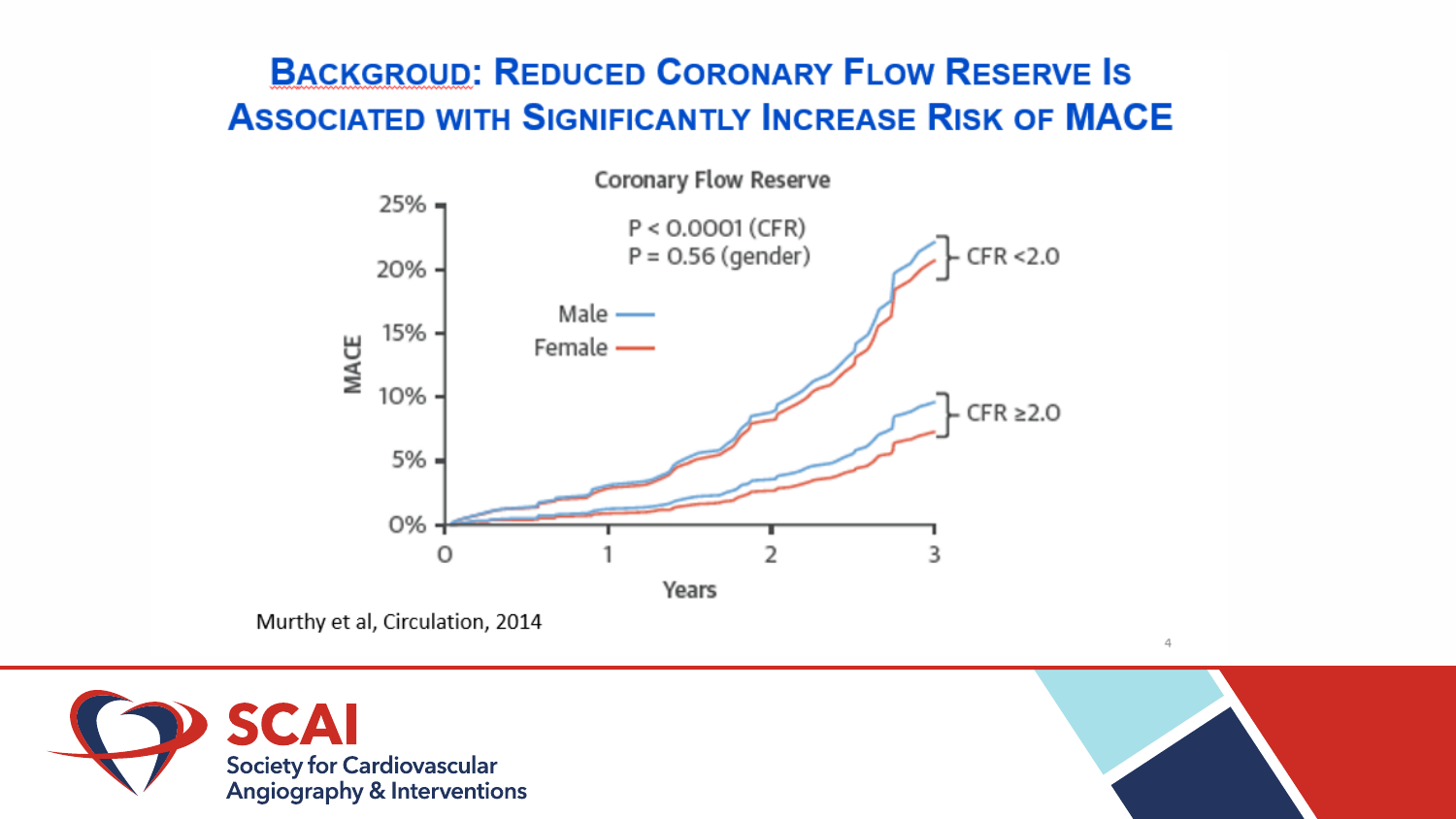# **CD34+ BACKGROUND**

- Therapeutic potential of [CD34](https://www.caladrius.com/cell-therapy-research/cd34-cell-technology/) cell as naturally occurring endothelial progenitor discovered in 1997
- Preclinical models document natural ability of CD34 to stimulate microvascular angiogenesis in ischemic tissue
- Clinical studies in *No Option Refractory Disabling Angina, [Critical Limb Ischemia](https://www.caladrius.com/cd34-cell-therapy-pipeline/critical-limb-ischemia-cli-honedra-clbs12/)* and *Dilated Cardiomyopathy* reveal consistent therapeutic effects including improved LV function, reduced angina, reduced mortality and reduced amputation
- No prior studies in coronary microvascular dysfunction

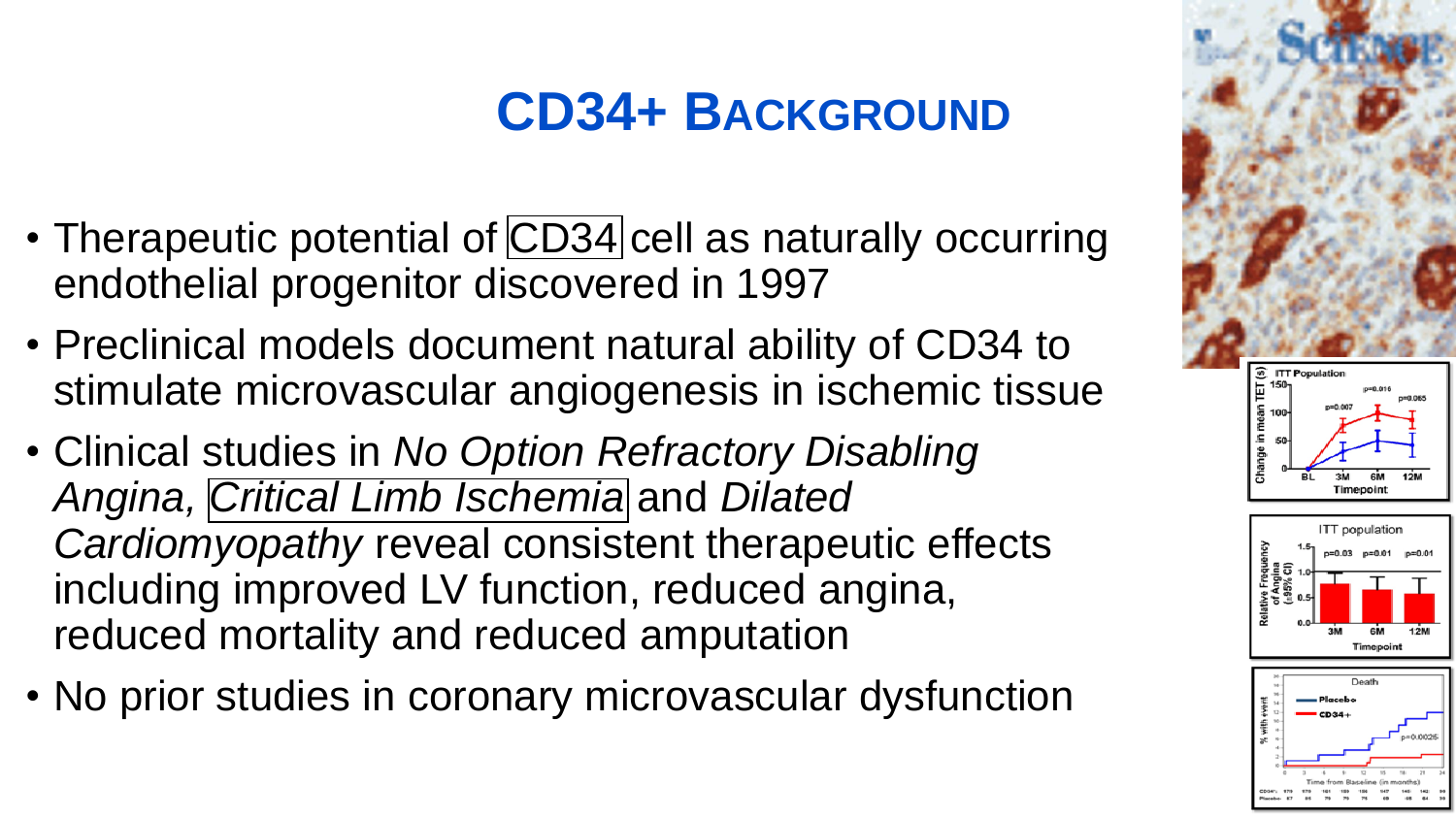# **CLBS16 PROOF OF CONCEPT STUDY (ESCAPE-CMD)**

| <b>Design</b>     | -Interventional, open label, proof-of-concept<br>study in patients with coronary microvascular<br>dysfunction (CMD) defined as CFR $\leq$ 2.5                               |             |  |
|-------------------|-----------------------------------------------------------------------------------------------------------------------------------------------------------------------------|-------------|--|
| <b>Endpoints</b>  | • Safety and the evaluation of adverse events<br>• Changes from baseline to 6 months for CFR,<br>coronary blood flow (CBF), time to angina; other<br>cardiovascular metrics |             |  |
| <b>Study Size</b> | ■20 subjects at 2 centers in the USA (Cedars-<br>Sinai, Los Angeles & Mayo Clinic, Rochester)                                                                               | NCT03508609 |  |
| <b>Dose</b>       | ■300 x 10 <sup>6</sup> CD34+ cells administered by<br>intracoronary infusion (CLBS 16)                                                                                      |             |  |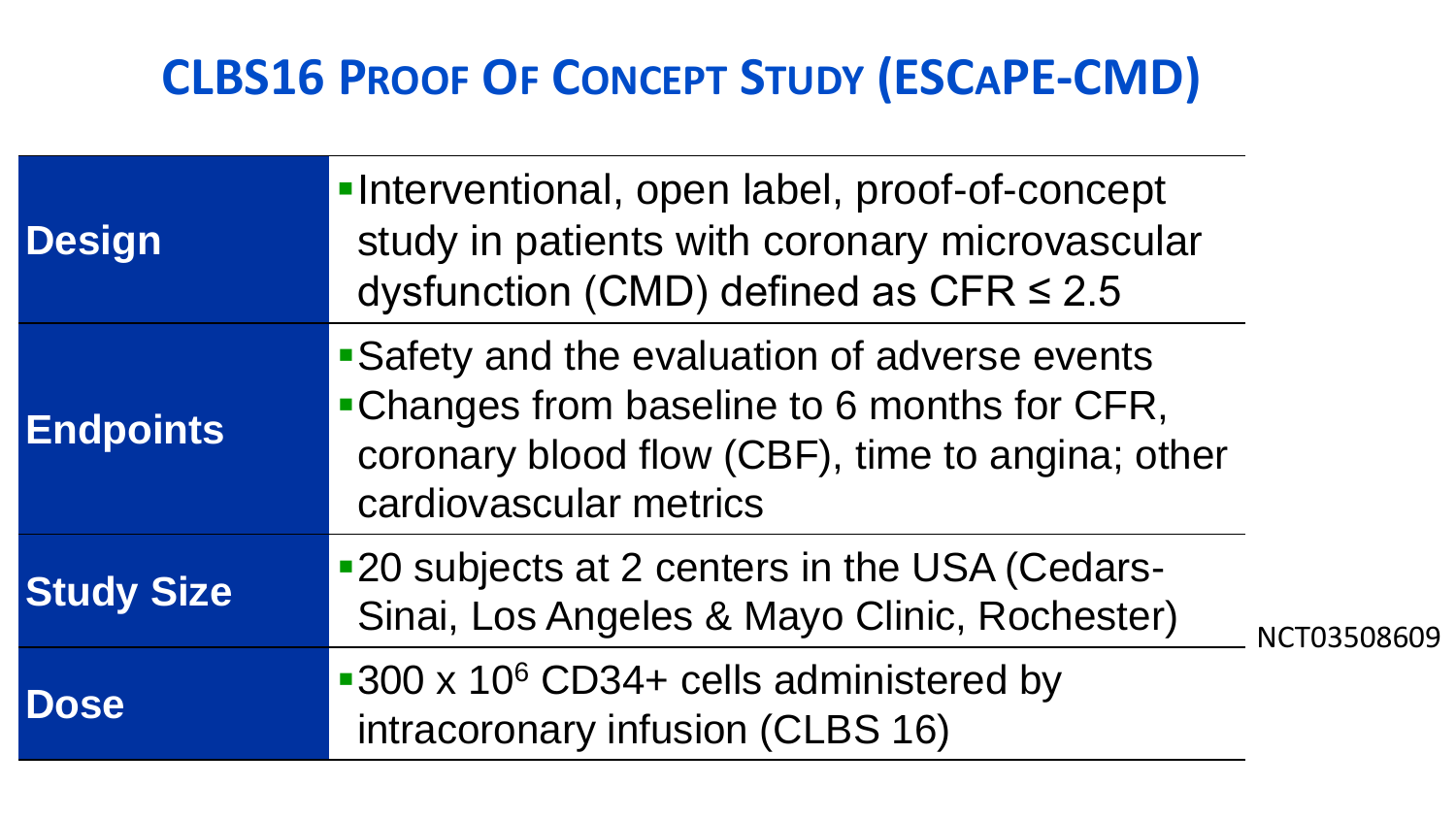#### **ESCAPE-CMD INCLUSION AND EXCLUSION CRITERIA**

- Angina  $\geq 3$  times per week
- No obstructive disease on coronary angiogram
- Invasive intracoronary adenosine CFR ≤ 2.5
- Exclusions:
	- ACS/Myocardial infarction < 90 days
	- Significant valvular heart disease
	- $\cdot$  LVEF  $<$  40%
	- Requiring anticoagulation NCT03508609



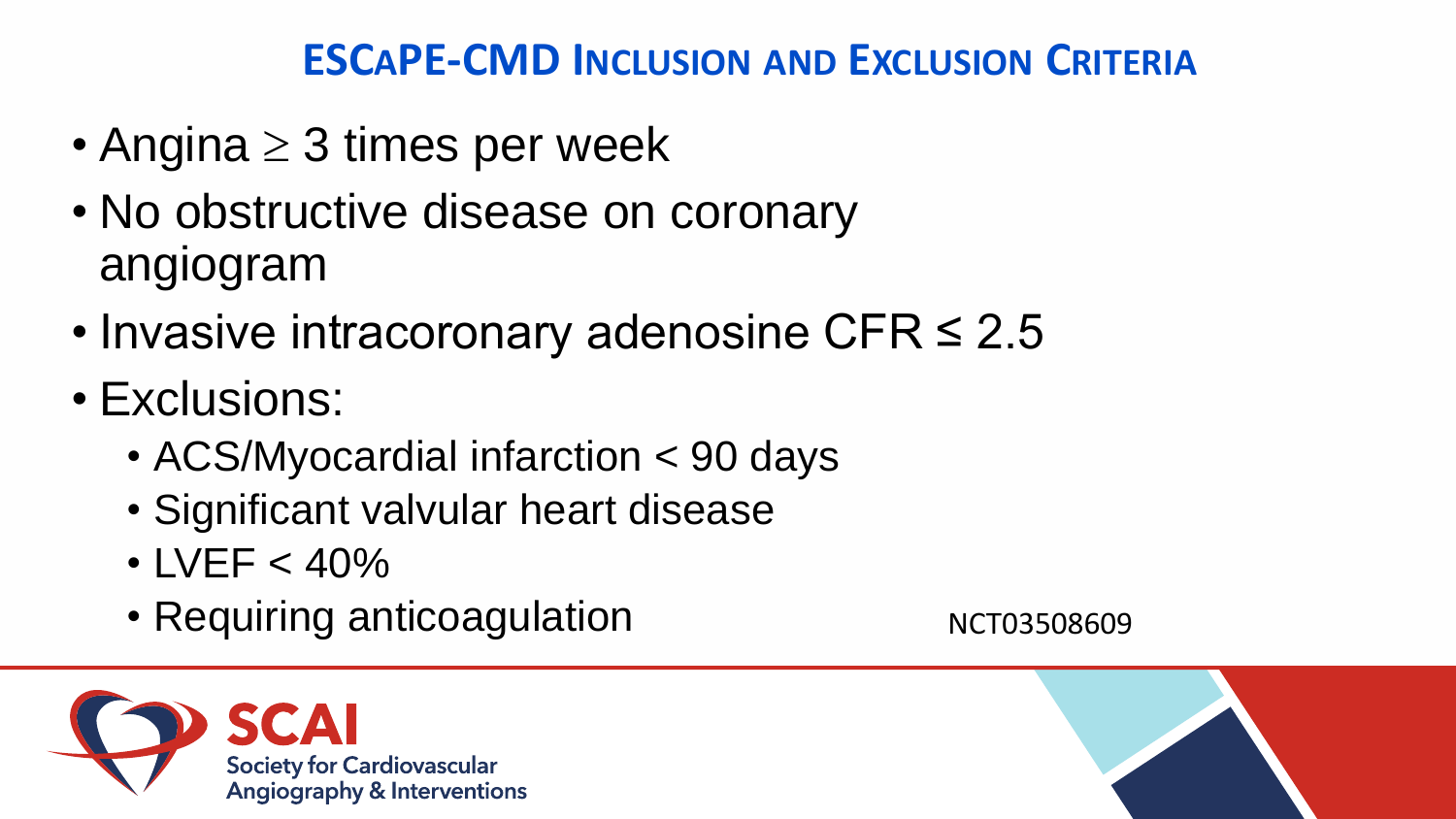# **ESCAPE-CMD CLBS16 MANUFACTURING**

- GCSF-mobilized autologous CD34 cells in a formulation that maximizes function:
	- 5 days of GCSF 5 µg/kg
	- Apheresis
	- Selection CD34 cells (central processing)
	- Proprietary formulation for intracoronary infusion in 10 mL volume
	- Return to investigator within 48 hrs
	- Administered by intracoronary infusion

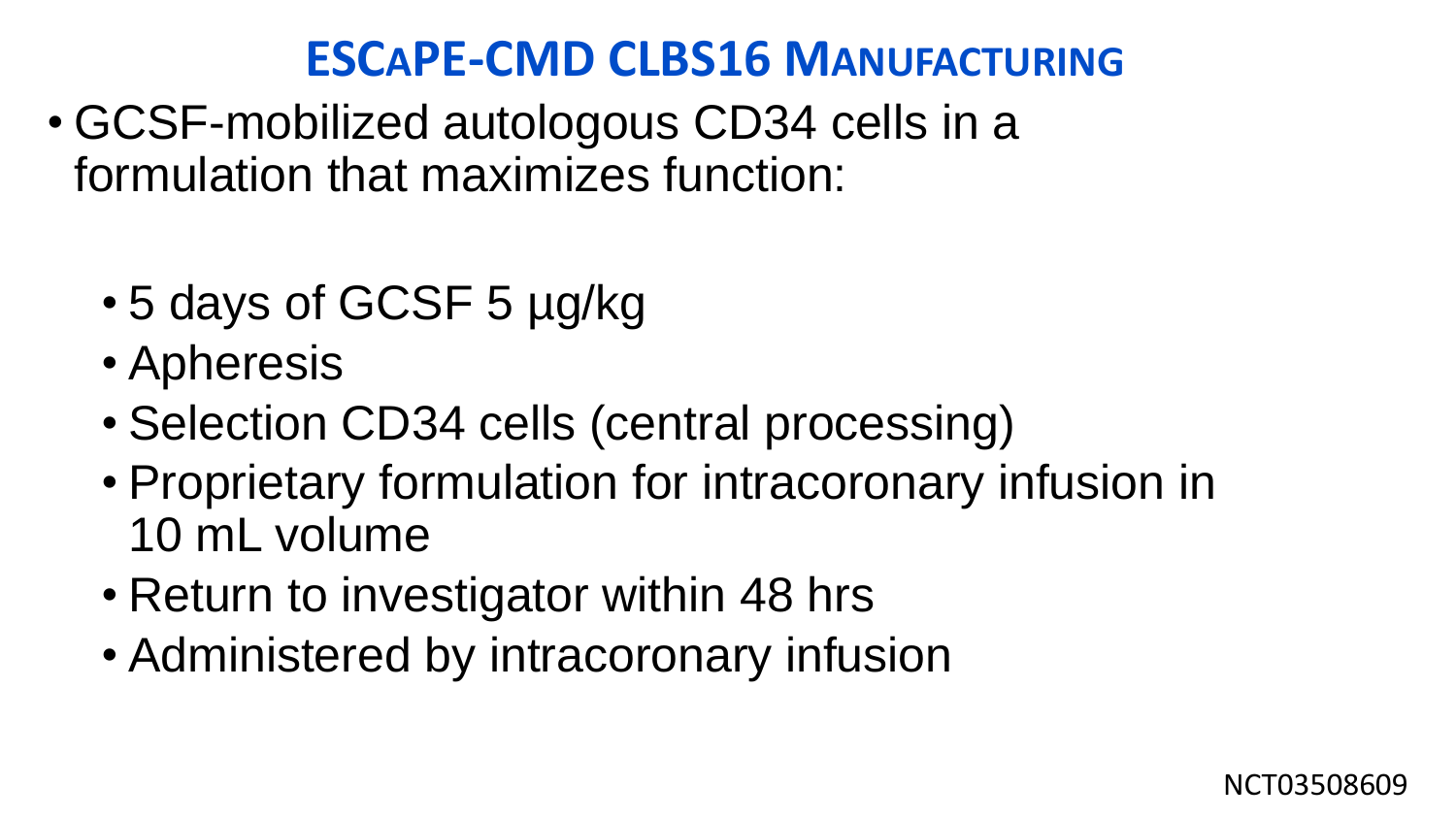### **ESCAPE-CMD SUBJECT DEMOGRAPHICS**

| <b>Variable</b>                                                                                                       | <b>CLBS16 (n=20)</b>                  |                                            |
|-----------------------------------------------------------------------------------------------------------------------|---------------------------------------|--------------------------------------------|
| Age (years), Mean ± SD<br>$< 65$ , n $(\%)$<br>$\geq 65$ , n (%)                                                      | $54.3 \pm 12.7$<br>14 (70%)<br>6(30%) |                                            |
| BMI ( $\text{kg/m}^2$ ), Mean $\pm$ SD                                                                                | $29.5 \pm 7.3$                        |                                            |
| Gender, n (%)<br>Female<br><b>Male</b>                                                                                |                                       | 17 (85%)<br>3(15%)                         |
| Race, $n$ $(\%)$<br>White<br>American Indian/Alaskan Native<br>Asian<br>Ethnicity, $n$ (%)<br>Hispanic                |                                       | 16 (80%)<br>1(5%)<br>2(10%)<br>1(5%)       |
| Blood Pressure (mm Hg),<br>Mean ± SD                                                                                  | Systolic<br><b>Diastolic</b>          | $126.8 \pm 19.0$<br>$76.9 \pm 13.2$        |
| Angina Medications, n (%)<br><b>Beta Blockers</b><br><b>Nitrates</b><br><b>Calcium Channel Blockers</b><br>Ranolazine |                                       | 11 (55%)<br>16 (80%)<br>10 (50%)<br>5(25%) |

9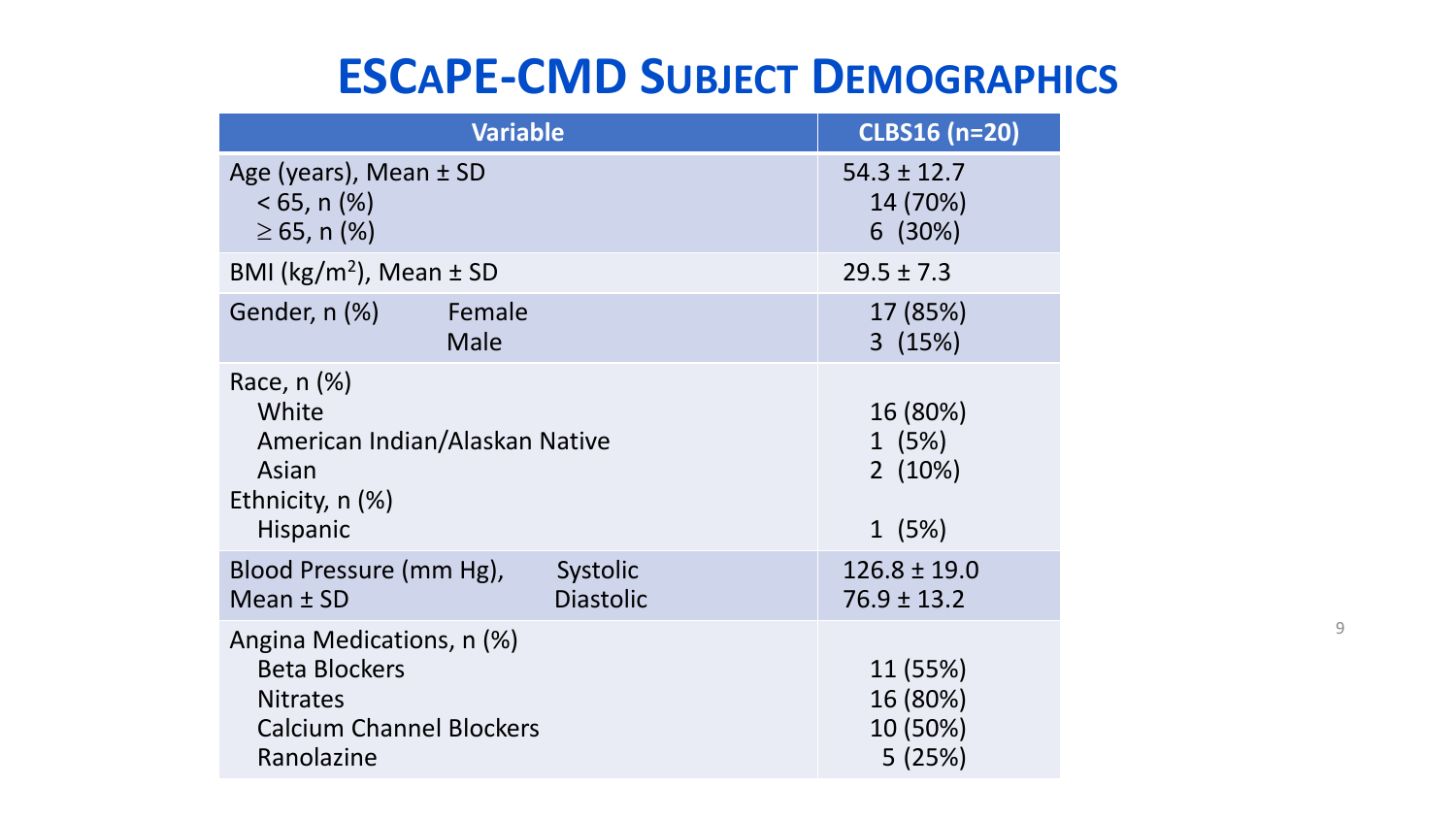# **ESCAPE-CMD INCREASES CFR AT 6 MONTHS IN CMD**





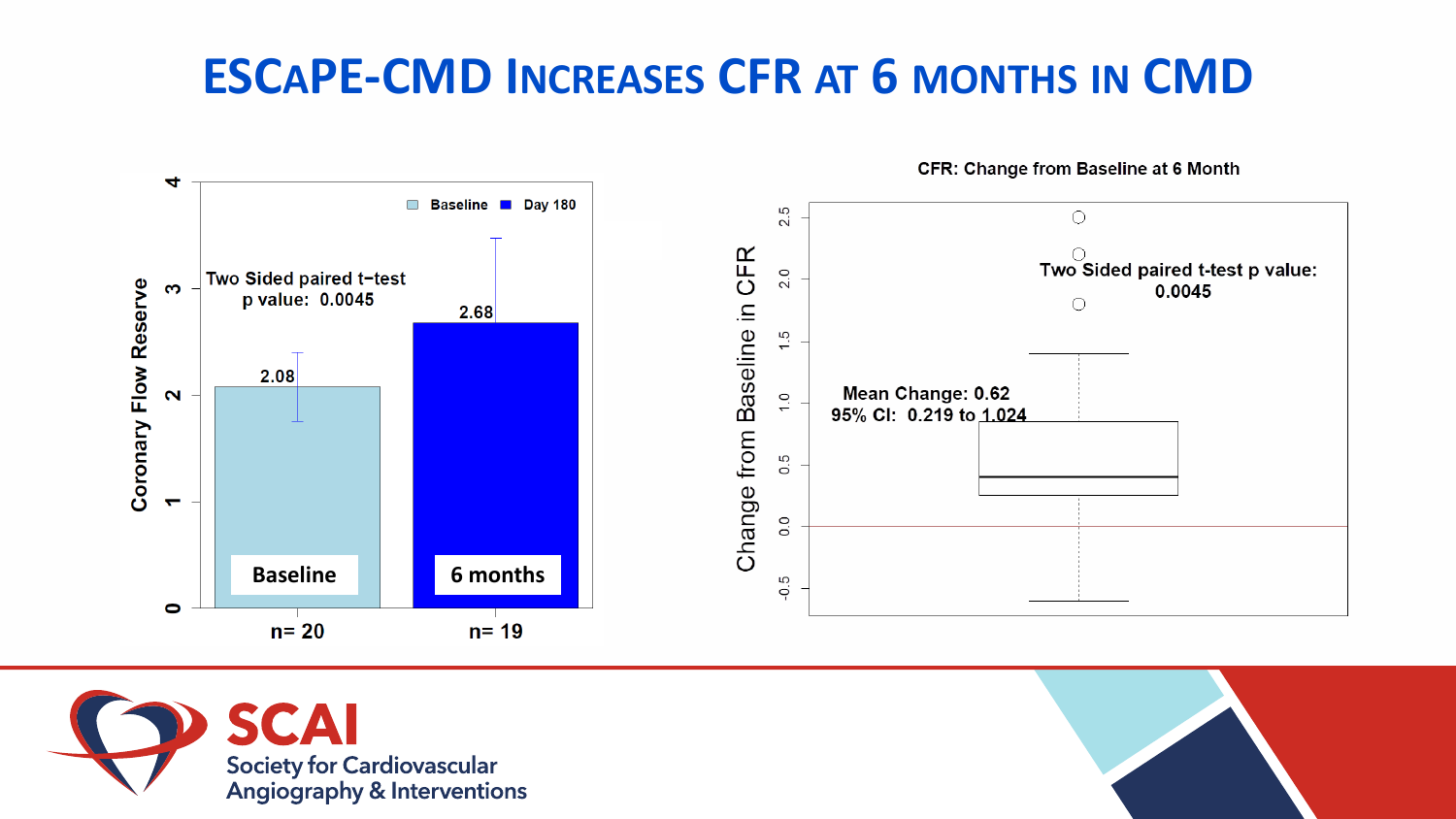#### **ESCAPE-CMD INCREASES CFR AT 6 MONTHS IN CMD**

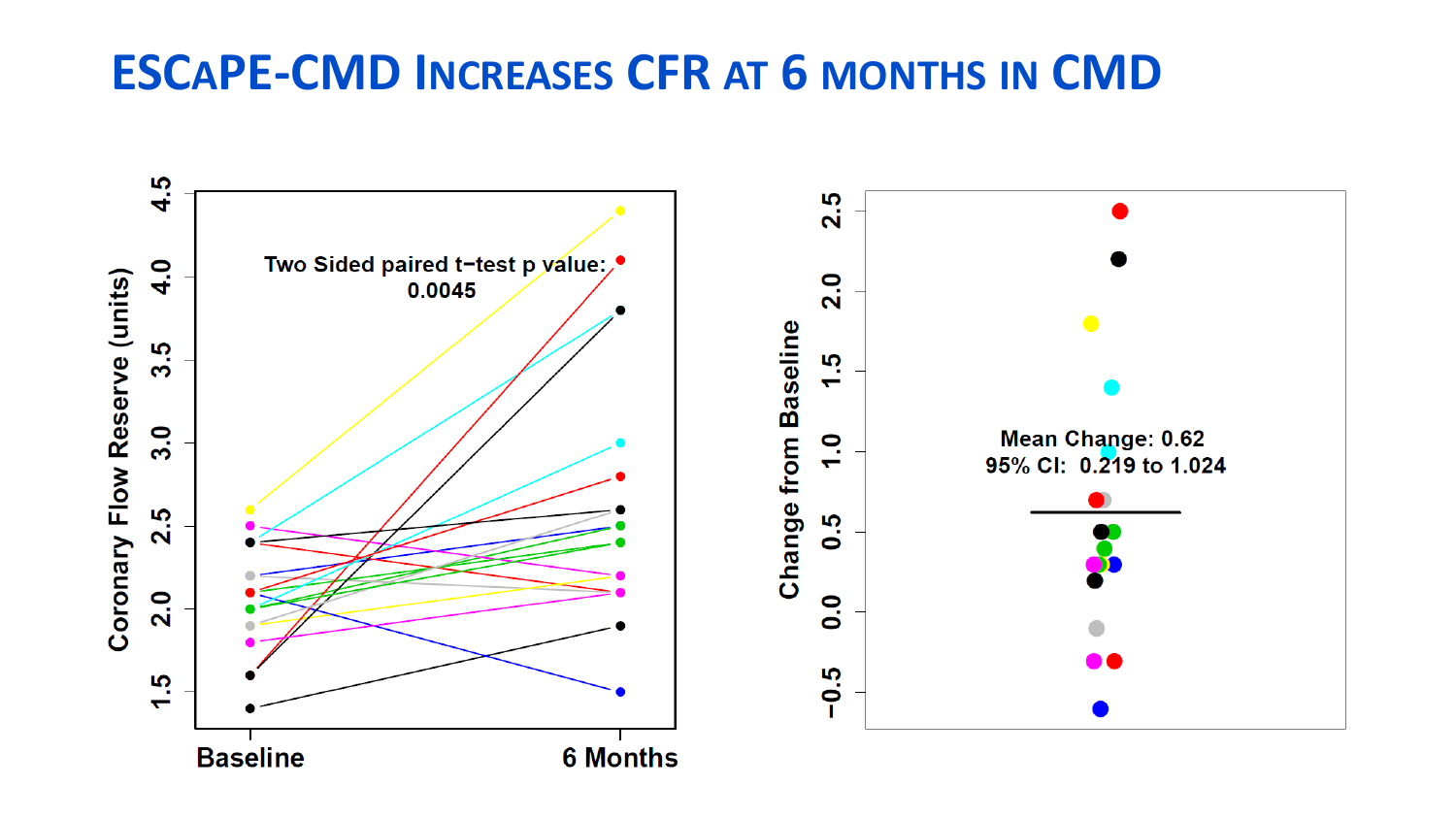#### **ESCAPE-CMD DECREASES ANGINA FREQUENCY AT 6 MONTHS**

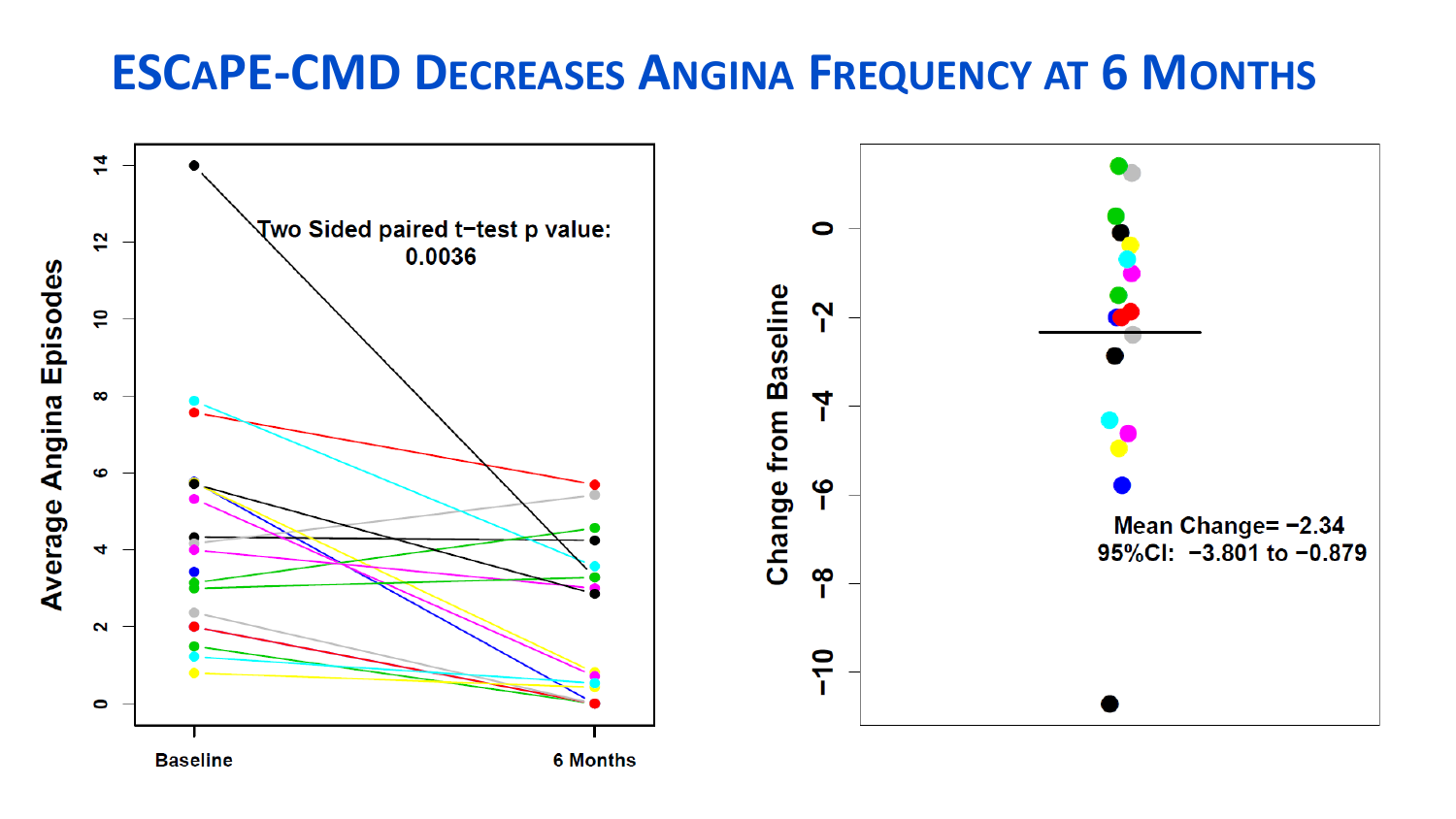### **ESCAPE-CMD IMPROVES CCS ANGINA CLASS AT 6 MONTHS**





**CCS angina class changes from baseline to month 6.**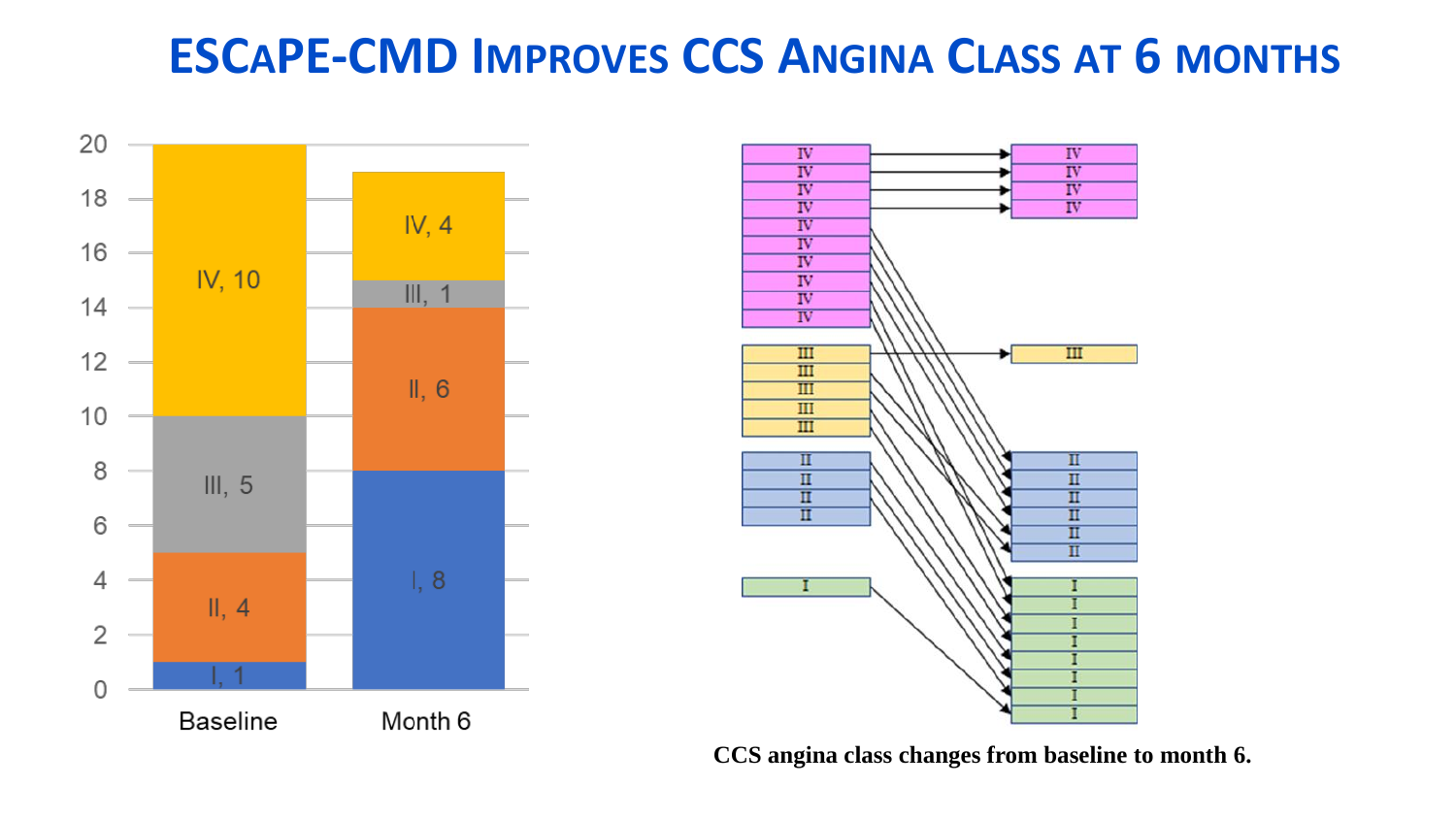#### **ESCAPE-CMD IMPROVES SEATTLE ANGINA QUESTIONNAIRE SCORES AT 6 MONTHS**

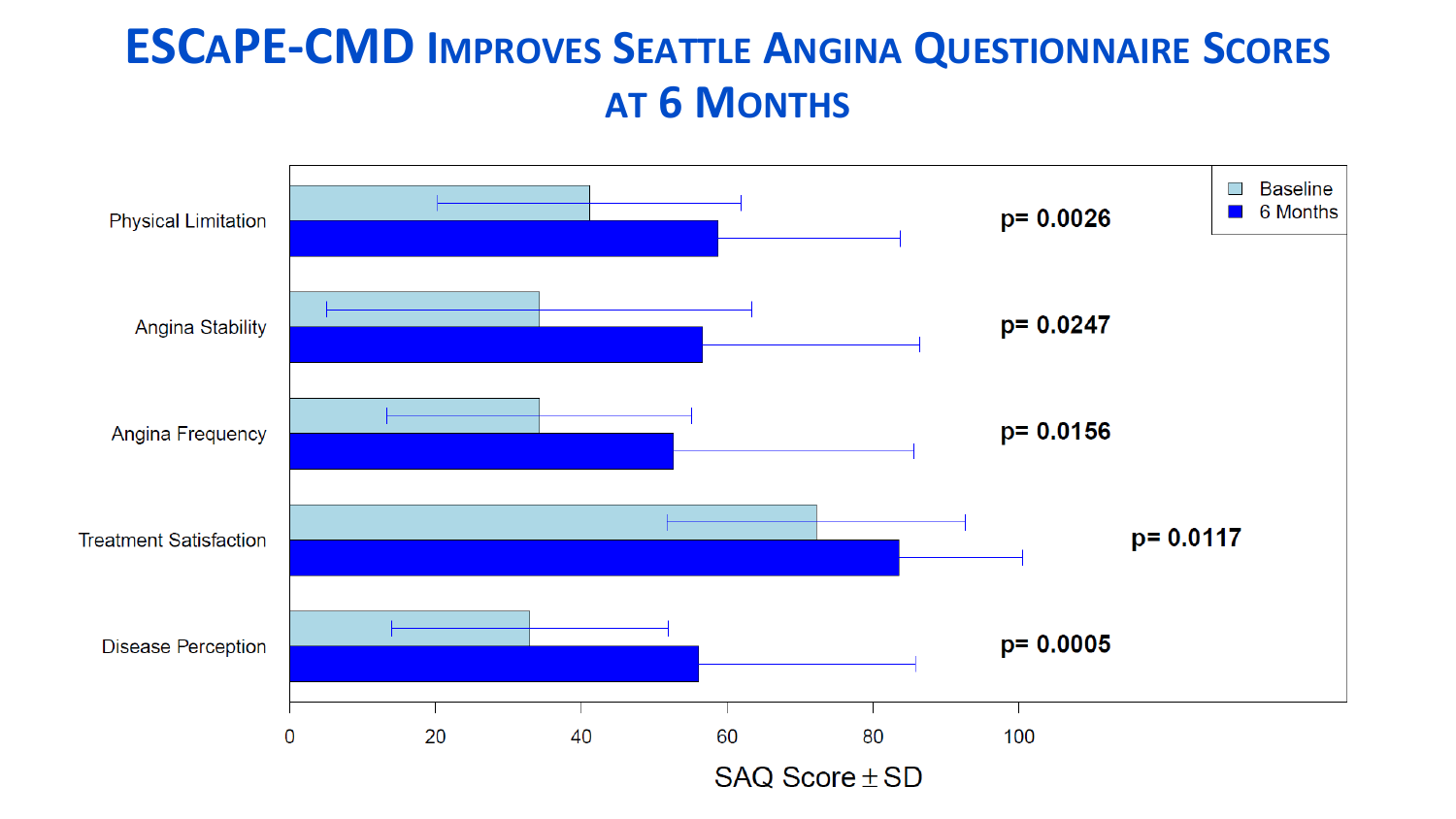# **SERIOUS ADVERSE EVENTS**

- •Procedure related focal dissection with stent placement
- No myocardial infarction or repeat revascularization
- No cell related adverse events
- No Mortality